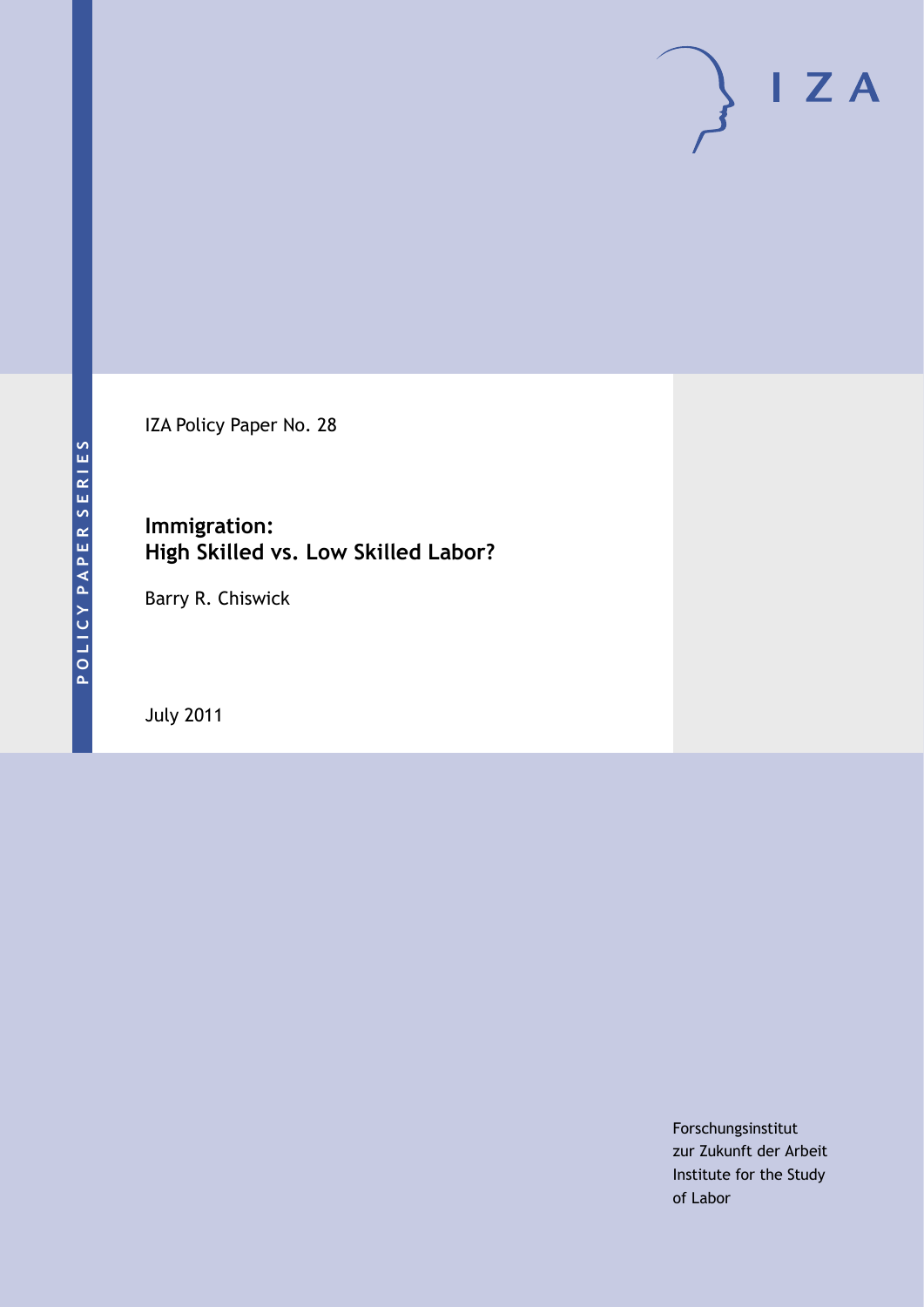# **Immigration: High Skilled vs. Low Skilled Labor?**

# **Barry R. Chiswick**

*George Washington University and IZA* 

Policy Paper No. 28 July 2011

IZA

P.O. Box 7240 53072 Bonn **Germany** 

Phone: +49-228-3894-0 Fax: +49-228-3894-180 E-mail: [iza@iza.org](mailto:iza@iza.org) 

The IZA Policy Paper Series publishes work by IZA staff and network members with immediate relevance for policymakers. Any opinions and views on policy expressed are those of the author(s) and not necessarily those of IZA.

The papers often represent preliminary work and are circulated to encourage discussion. Citation of such a paper should account for its provisional character. A revised version may be available directly from the corresponding author.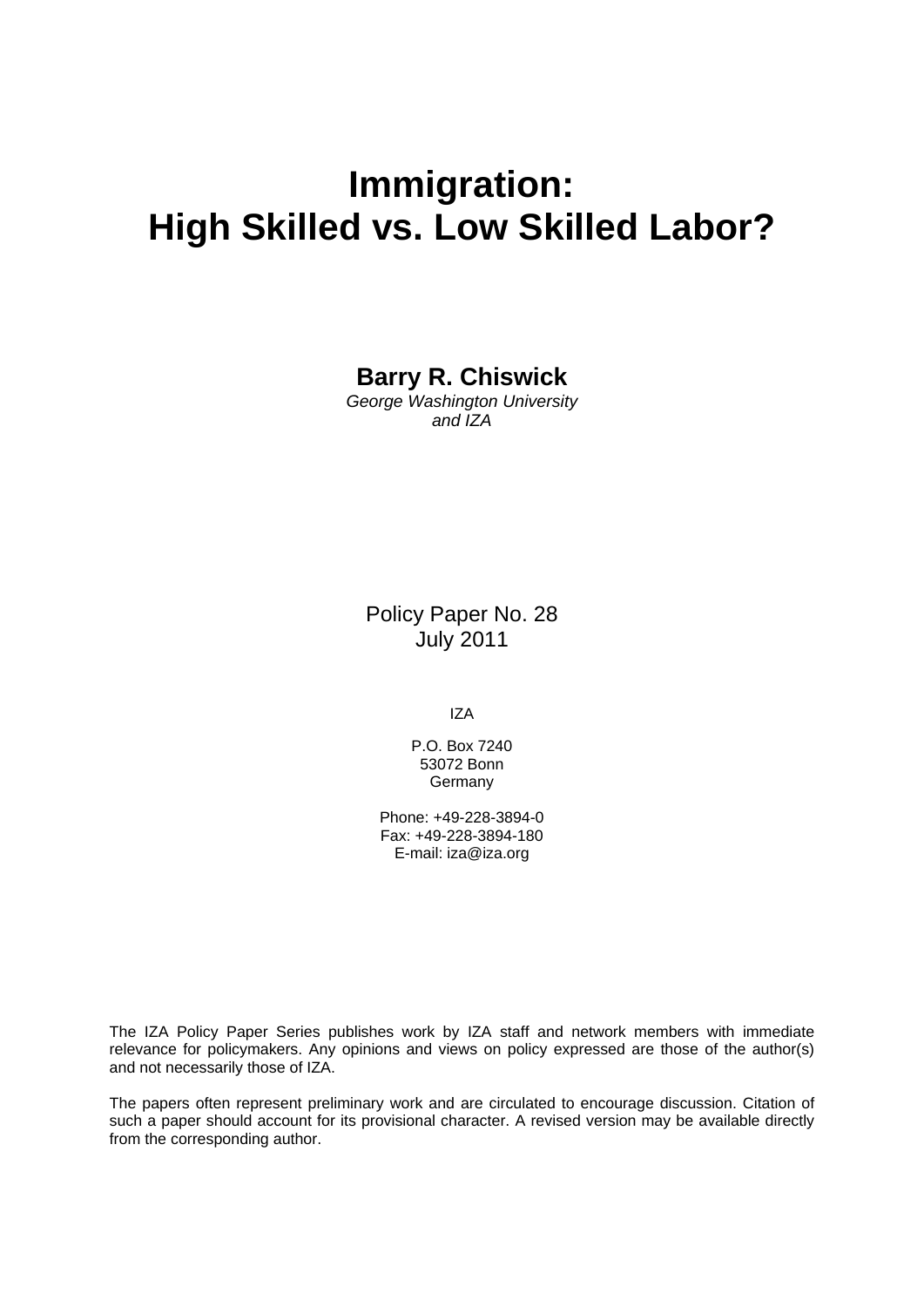IZA Policy Paper No. 28 July 2011

# **Immigration: High Skilled vs. Low Skilled Labor?**

This policy analysis paper explores the implications for the host country population of alternative immigration policies. The two immigration options considered are a policy based on admitting primarily high-skilled workers and another that has the effect of admitting primarily low-skilled workers. The implications for the native-born population for their aggregate level of income, the distribution of their income by skill level, and the size of the income redistribution system are considered. The paper was prepared for the Productivity Commission of Australia.

JEL Classification: F22, J24

Keywords: immigration policy, immigrant skills, immigrant impact

Contact:

Barry R. Chiswick CCAS – Economics Department George Washington University 2115 G Street, NW Washington, DC 20052 USA E-mail: [brchis@gwu.edu](mailto:brchis@gwu.edu)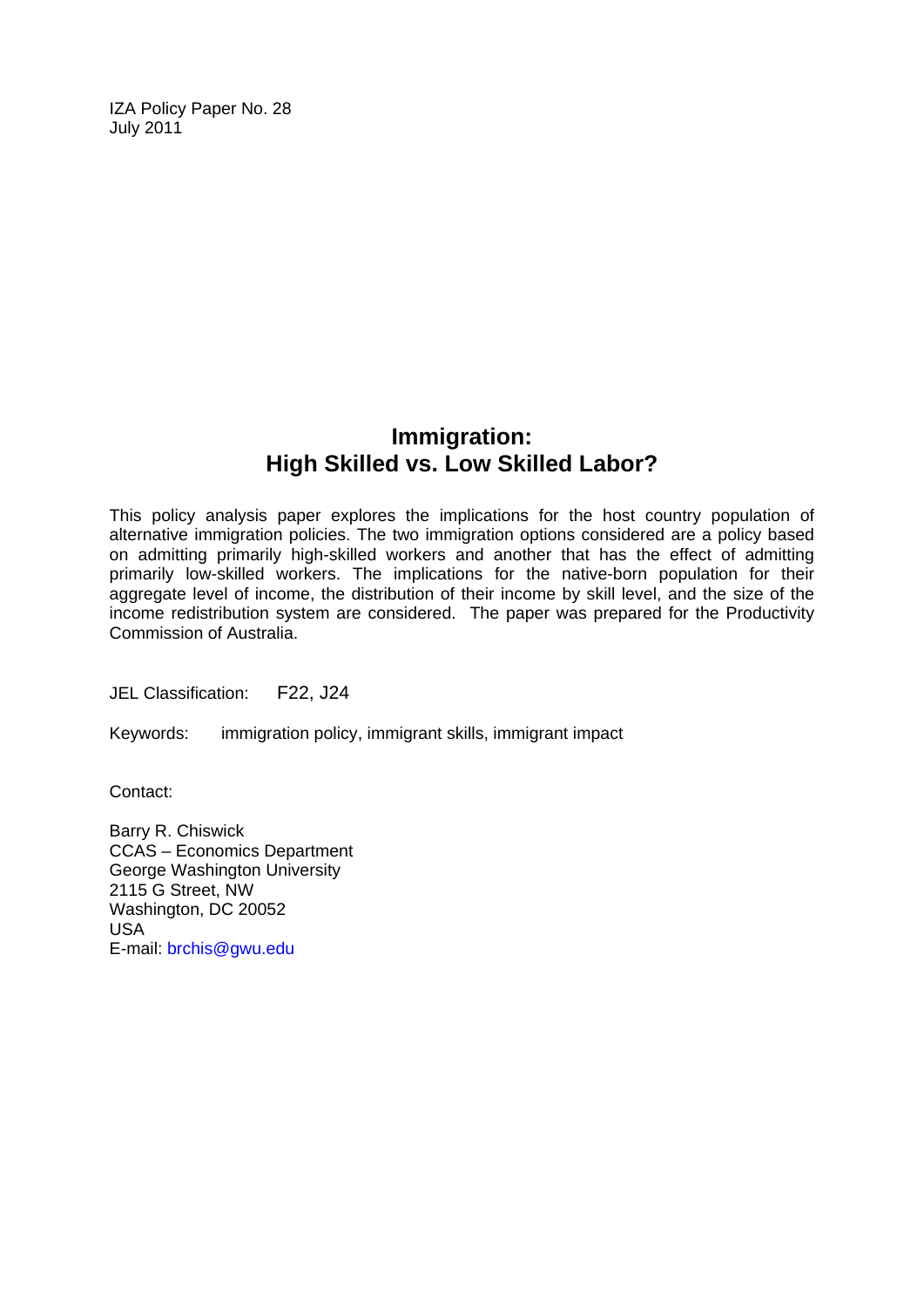# **Paper Prepared for the Australian Productivity Commission Roundtable Canberra, March 2011**

**\_\_\_\_\_\_\_\_\_\_\_\_\_\_\_\_\_\_\_\_ \_\_\_\_\_\_\_\_\_\_\_\_\_\_\_\_\_\_\_\_** 

#### **Immigration: High Skilled vs. Low Skilled Labor?**

Barry R. Chiswick<sup>[1](#page-3-0)</sup>

# I. Introduction

 $\overline{a}$ 

The immigration policy debate in many of the current OECD countries has shifted over the past century. One hundred years ago the emphasis in the countries of overseas settlement, such as the US, Canada, and Australia, was on attracting laborers, preferably from Northwestern Europe, or more narrowly the British Isles. The skills of these workers were not of particular importance as they were intended to fill low-skilled jobs in factories, in mines, on farms, and on ranches. Some of the immigrants came in family groups to stay permanently, with no intention of returning to their origin, while among others the young men came to accumulate some money and then return home, often representing repeated cycles. The countries of origin had large rates of net emigration, with emigration seen as a solution to poverty at home.

The European countries of emigration, such as the UK, Germany, and Italy, have become areas of net in-migration. Even Ireland during its recent period of rapid economic growth experienced net in-migration, including the return of many of its citizens who had gone abroad. The migratory pressures from the poorer countries of Latin America, the Middle East, Africa, South Asia, and East Asia to the advanced industrial economies have increased. When and where the migration cannot take place legally because of barriers to entry, pressures increase for illegal migration.

<span id="page-3-0"></span><sup>1</sup> Professor and Chair, Department of Economics, George Washington University, Professor Emeritus, University of Illinois at Chicago, Program Director for Migration Studies, IZA – Institute for the Study of Labor, Bonn.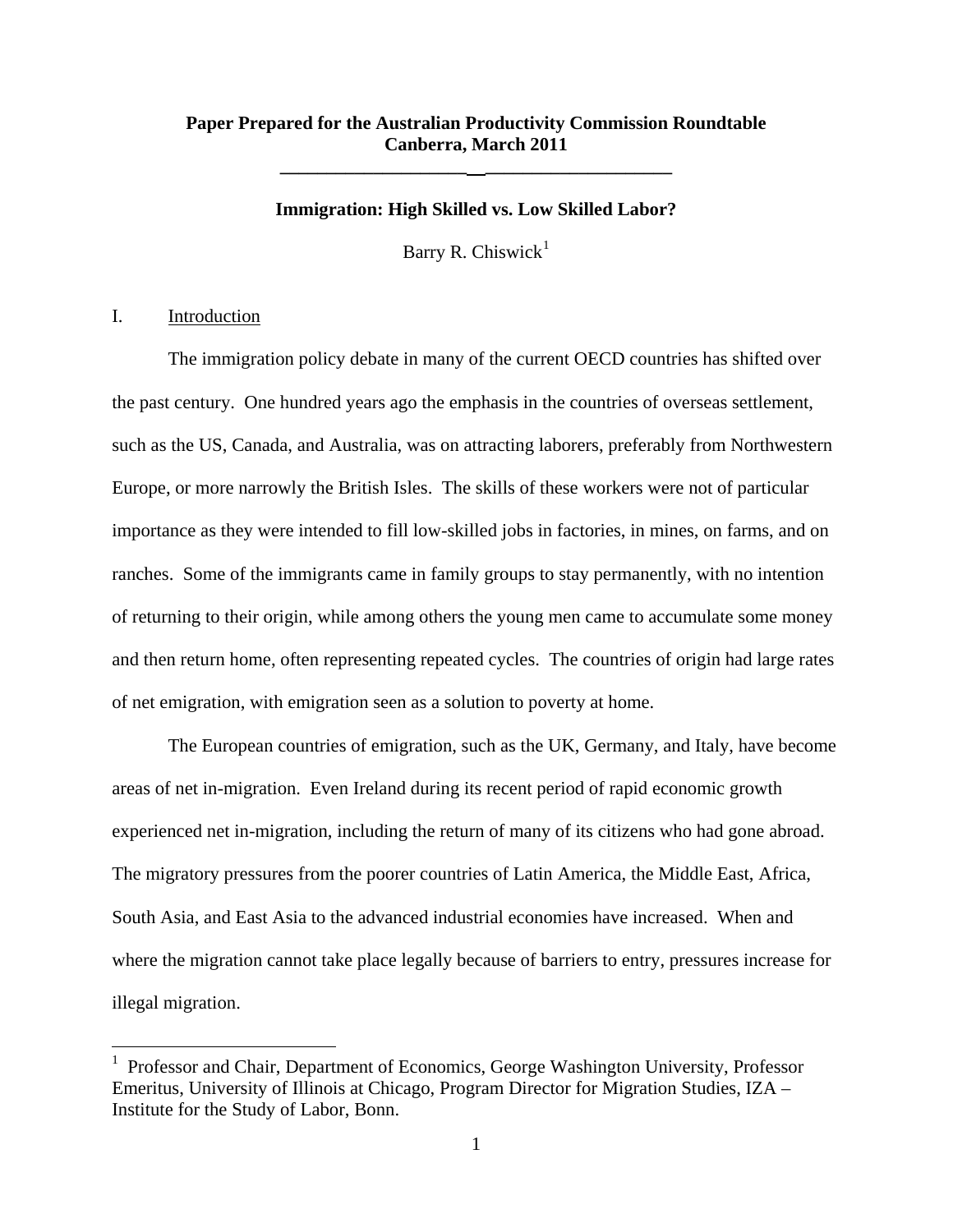Another dramatic difference is the current recognition that there are important distinctions among immigrants on the basis of their skill levels, independent of their race and country of origin. The types of skills that constitute high-skilled immigration varies across time. While in the past artisans and craftsmen constituted the elite of the labor force, at the current level of economic development in the advanced knowledge-based economies the high-skilled are the STEM workers – scientific, technical, engineering, and high-level management workers. Even if they work as employees, many of these STEM workers are highly entrepreneurial, developing new techniques, products, markets and inventions, and new ways of using older ideas. They also often move from firm to firm, and from country to country, seeking opportunities where they can advance their skills, as well as apply their skills more fruitfully. STEM workers have become internationally mobile.

The advanced knowledge-based economies have experienced a decline in manufacturing and a shift in technologies in all sectors of their economies. This has resulted in a relative decline in demand for lower-skilled workers.

## II. Production Function Approach

Although there are variations in skill levels among high-skilled workers and among lowskilled workers, for simplicity let us assume that there are only these two categories of workers and that all workers within a category are homogenous. We can then write a generic aggregate production function for an economy:

(1)  $Q = f(A, H_1, H_2, K)$ 

where Q is output (gross domestic product),  $H_2$  is high-skilled labor,  $H_1$  is low-skilled labor, K is the capital stock, A is an efficiency parameter (reflecting the level of technology). Output is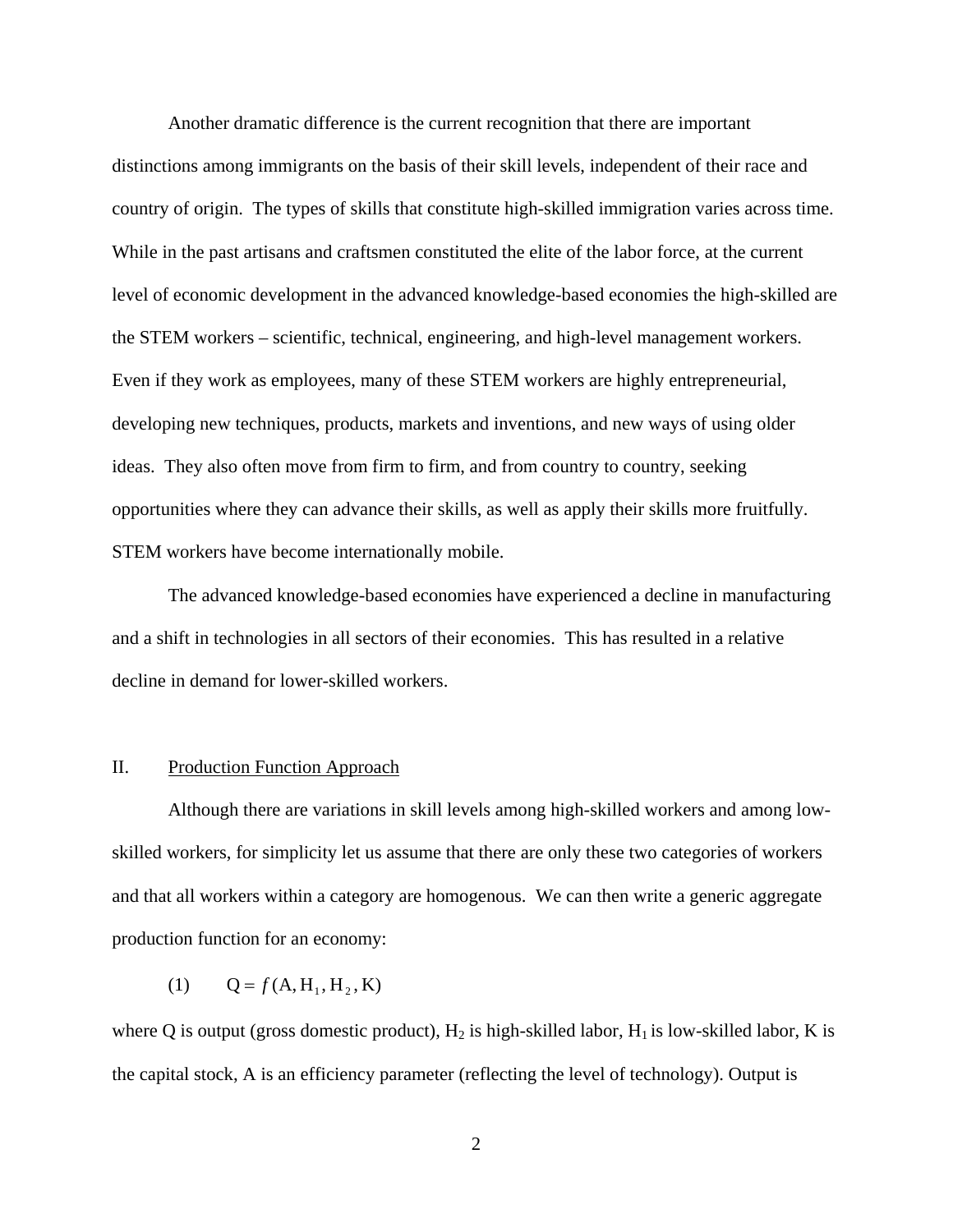greater the more labor and capital there is in the economy and the higher the level of technology (A).

If all other factors are fixed, because of diminishing marginal product and the complementarity among factors of production, the immigration of low-skilled labor  $(H_1)$  reduces the wages of low-skilled workers, but enhances the productivity of high-skilled workers and capital. Similarly, the immigration of high-skilled or STEM workers  $(H<sub>2</sub>)$  has the effect of reducing their earnings, but raising the incomes of low-skilled workers and the return to capital. Thus, immigration not only increases aggregate output in the economy, it also affects the personal distribution of income (across individuals and across families) and the functional distribution of income (across types of factors of production).

## III. Public Policy Issues

A century ago there were relatively few public initiatives to transfer resources for helping low-income families. The poor were left to fend for themselves economically, or might benefit from assistance from better off family members, or receive meager resources from church or community welfare groups. During economic downturns in the major destinations, when jobs became scarce and unemployment increased, especially among recent low-skilled immigrants, fewer new immigrants arrived. Perhaps equally important, many recent immigrants without jobs left their destination to return to their origin or to try their fortunes in a different destination. Thus, changes in net immigration flows (immigration minus emigration) helped to moderate the effects of the business cycle on unemployment and the economic deprivation of the low-income population. In a sense, migratory flows served as a partial "automatic stabilizer" for the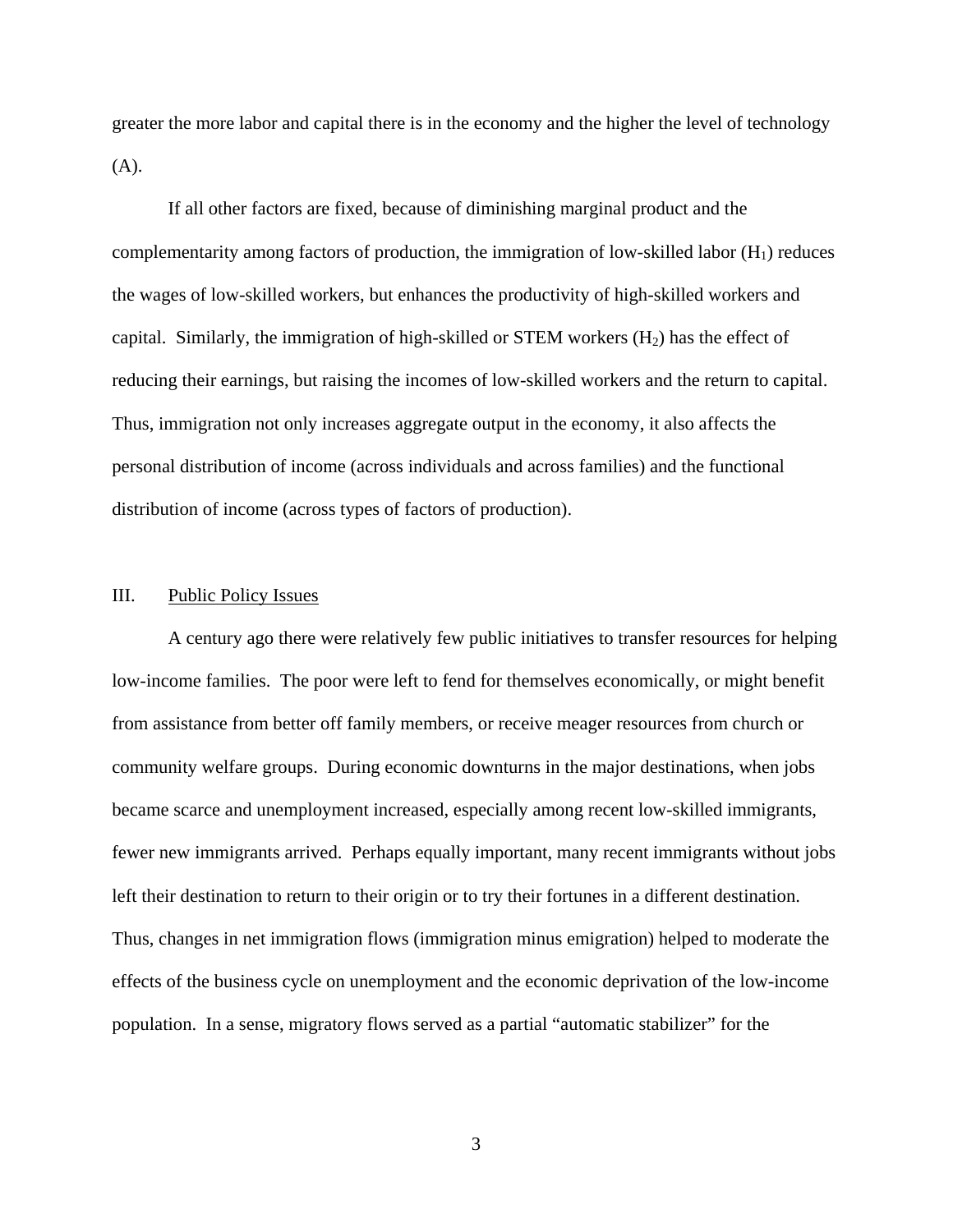economy as the labor force grew (in-migration) when job opportunities expanded, and it shrank (out-migration) when unemployment was high.

In the current period, the advanced industrial economies all have major income transfer programs that tax those with means to provide support in the form of income, housing, food, healthcare, and education (among other benefits) to the lower-income population. To the extent that immigrants, particularly recent immigrants, are eligible for these income transfers, the incentive to leave the destination during harsh economic times is diminished. This does not mean that the automatic stabilizer function of migration flows no longer exists, but it is far more muted than in the past.

This poses a policy dilemma for liberal democracies. On the one hand, there is the policy objective of helping those in economic need within one's country. On the other hand, by doing so an important "automatic stabilizer" for the labor market loses some of its effectiveness, and when jobs are scarce, native-born workers compete for employment with those who recently arrived.

An increase in the population due to low-skilled immigration does more than just increase the size of the low-income population in the short-run. By depressing wage rates for low-skilled workers, it also increases the economic deprivation of native born low-skilled workers even as it increases the economic returns to high-skilled workers and capital. It thereby increases the inequality of wages among workers and the inequality among families in the destination. In contrast, an increase in population due to high-skilled immigration decreases their wages and increases the wages of low-skilled workers. This reduces the inequality of income among workers and decreases their degree of economic deprivation by raising the wages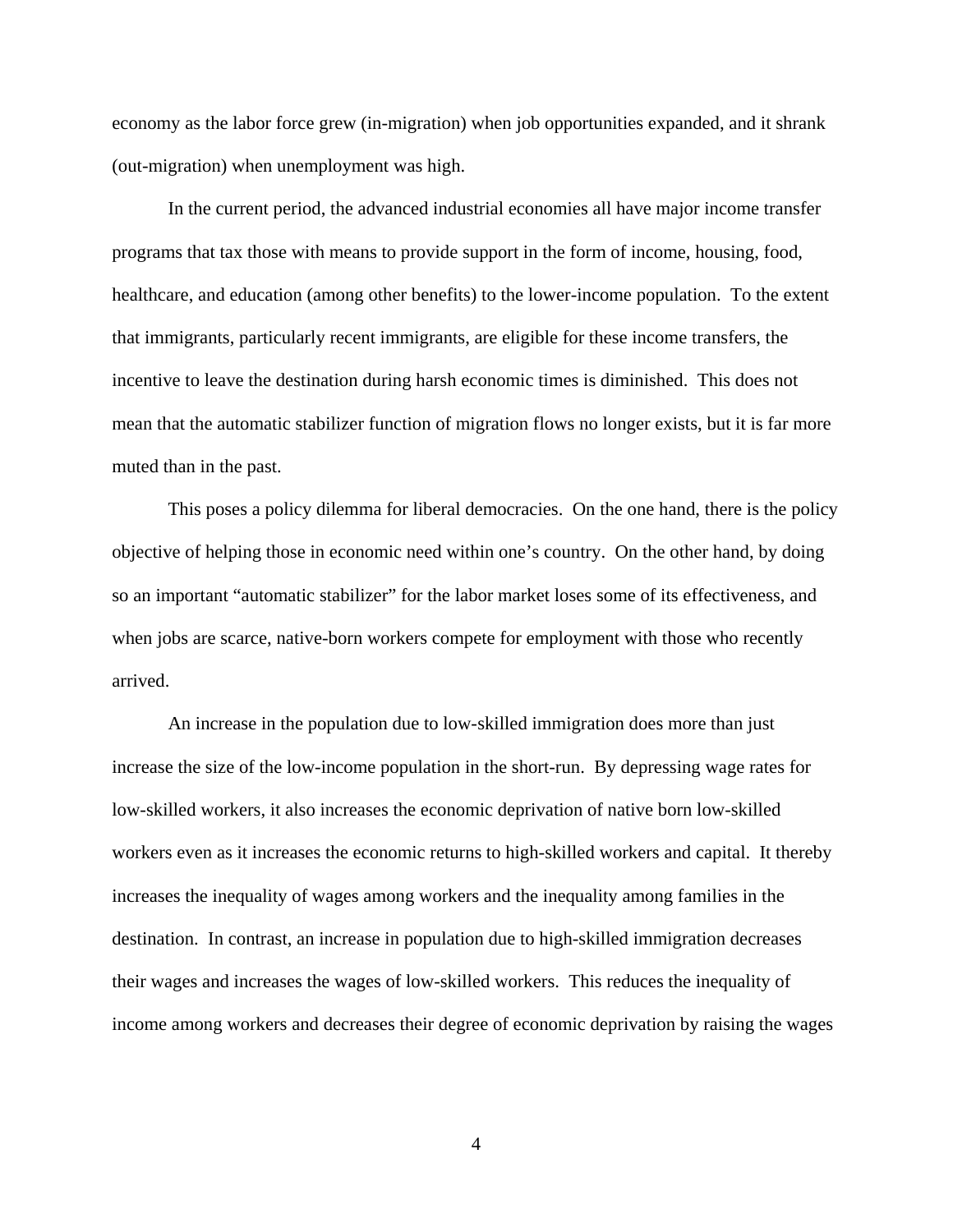of low-skilled labor. High-skilled immigration thus decreases the burden of low-income natives on the welfare state.

Although some natives gain and other natives lose, immigration can increase the total income of the native (pre-migration) population. To simplify the exposition, consider the graph in Figure 1 showing the marginal product of low-skilled labor from the aggregate production function. The greater the amount of low-skilled labor, the lower is its marginal product (wage rate). Skilled workers and capital are aggregated into a single factor of production, referred to as all other factors, that determines the height of the marginal product curve.

Initially there are  $S_0$  low-skilled workers, so the gross domestic product (GDP) is shown by the area OABC, of which OW<sub>0</sub>BC is the return to low-skilled native workers (OW<sub>0</sub> is the earnings per worker) and  $W_0AB$  is the return to the other factors of production – high-skilled workers and capital. With the immigration of I workers, the low-skilled labor supply curve shifts from  $S_0$  to  $S_1$ , and the wage rate of low-skilled workers falls to  $W_1$ . The total wages of lowskilled native workers has declined to  $OW<sub>1</sub>GC$  and the total income of other factors of production has increased to  $W_1AD$ . Since other factors are assumed fixed in the short run, the rate of return to skilled workers and to physical capital has increased. Thus low-skilled native workers lose income and the owners of other factors gain, but the aggregate income of the native population increases by BDG. The immigrants gain; although the wage in the destination has declined, it is presumably still higher than the wage available in the origin.

Public policies may be evaluated in terms of their impacts on the level or rate of growth of income and their impacts on the personal or functional distributions of income. Social welfare is generally said to increase with an increase in the level or the rate of growth of income, and to increase with a decline in inequality in the distribution of income. Since income distribution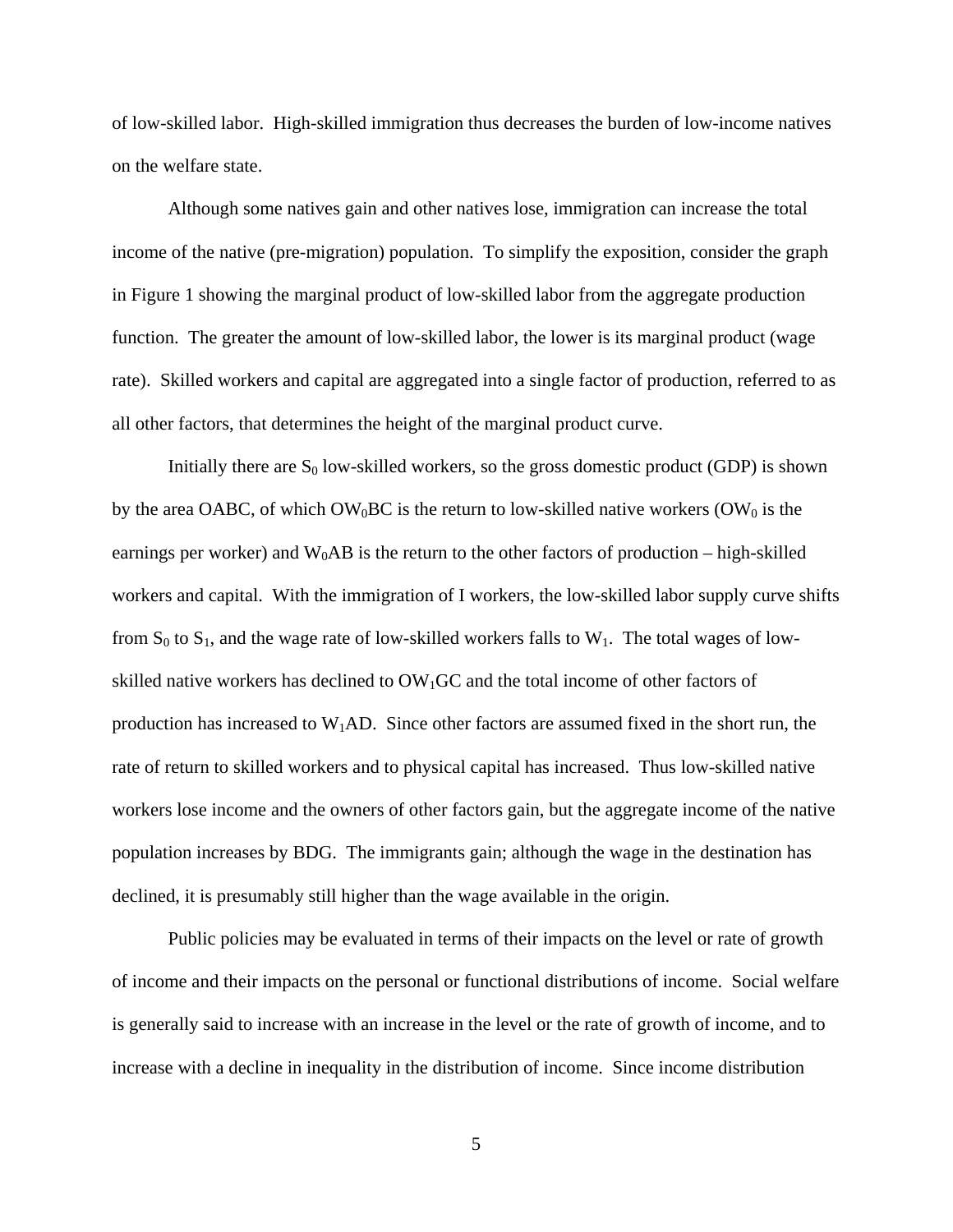impacts are typically experienced more directly than the impacts on overall income or income growth, income distribution impacts of immigration may dominate political decision making, whether explicitly or implicitly.



In a democracy, whenever low-skilled workers are more numerous than high-skilled workers and the owners of capital, their economic self-interest to oppose the immigration of other low-skilled workers is likely to dominate immigration policy. But they can be "held harmless" by taxing the other factors of production, from the income area  $W_1W_0BG$ , and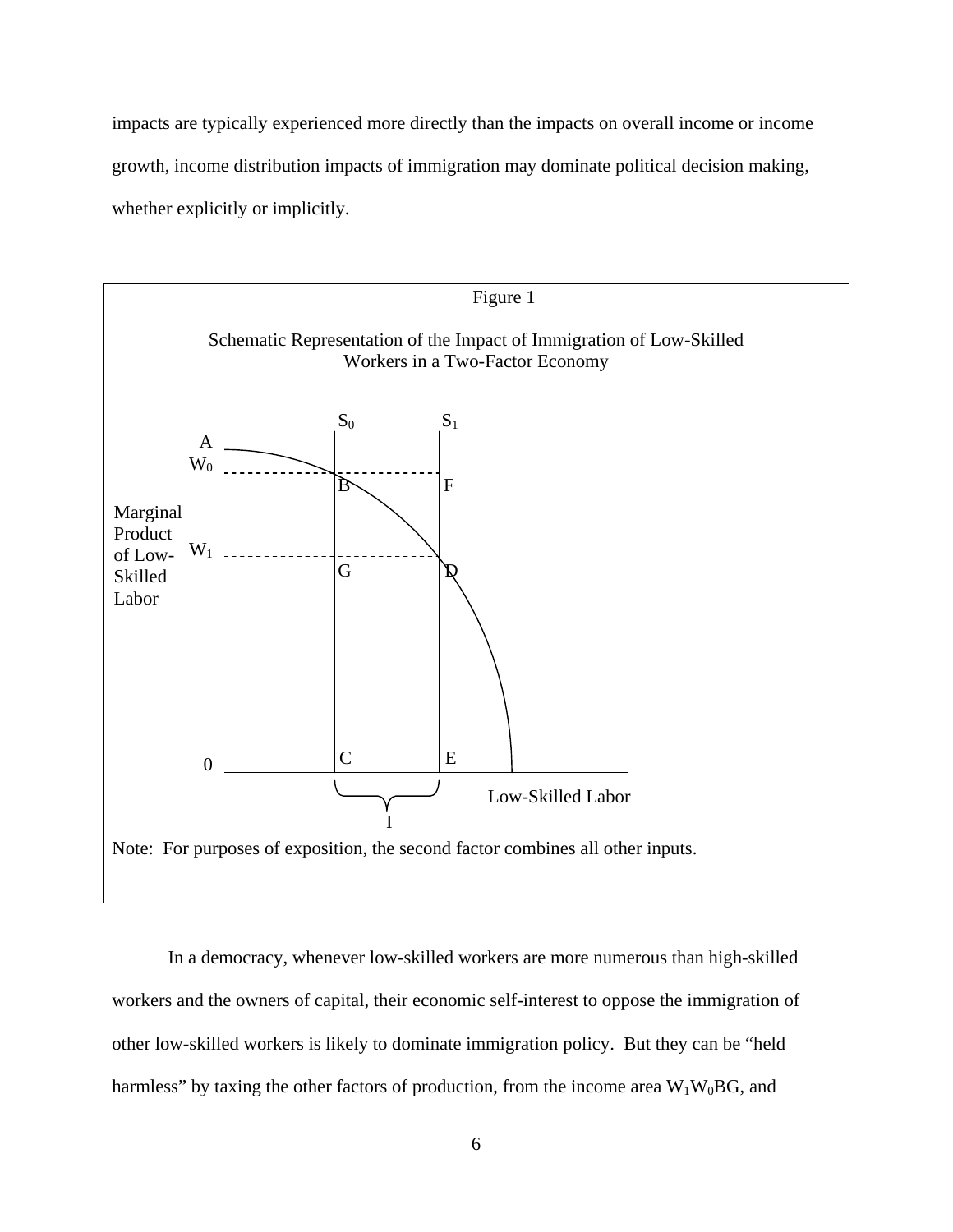transferring this revenue to low-skilled native workers. The other factors would still gain (BDG), but low-skilled natives would be held harmless and would have less cause to oppose the immigration of low-skilled workers. Note that this involves treating native low-skilled workers differently than immigrant low-skilled workers, implying that immigrants would not be eligible for all or certain transfer programs (cash, housing, medical care, education, etc.).

In principle, such a tax-transfer system limited to natives would be "Pareto Optimal" as no-one, whether immigrant or native, would end up worse off than before. Politically, however, it is very difficult for liberal democracies to maintain a public two-class system, and efforts to do so in principle fall apart in practice. What happens if low-skilled immigrants also receive public transfers that bring their wage rate to the original market wage rate (from  $W_1$  to  $W_0$ )? The transfer BFDG to low-skilled immigrants, in addition to the transfer to low-skilled natives, more than erases the income gain to other factors of production. Now, natives as a whole lose and the total income of high-skilled workers and the owners of capital is reduced by BFD.

The consequences of high-skilled immigration can also be analyzed within the context of the production function model in Figure 1. Change the axes in Figure 1 so that they now refer to high-skilled labor, and now the other factors of production are low-skilled workers and capital. The immigration of high-skilled labor lowers its wage rate, but raises the income of low-skilled labor and the owners of capital. High-skilled workers lose in terms of their wage rates (labor earnings) but gain to the extent that they are also owners of capital, if not directly, then indirectly through their pension plans. Moreover, the relative decline in their wages is not as much of a public policy concern as is the decline in the wages of low-skilled workers with low incomes.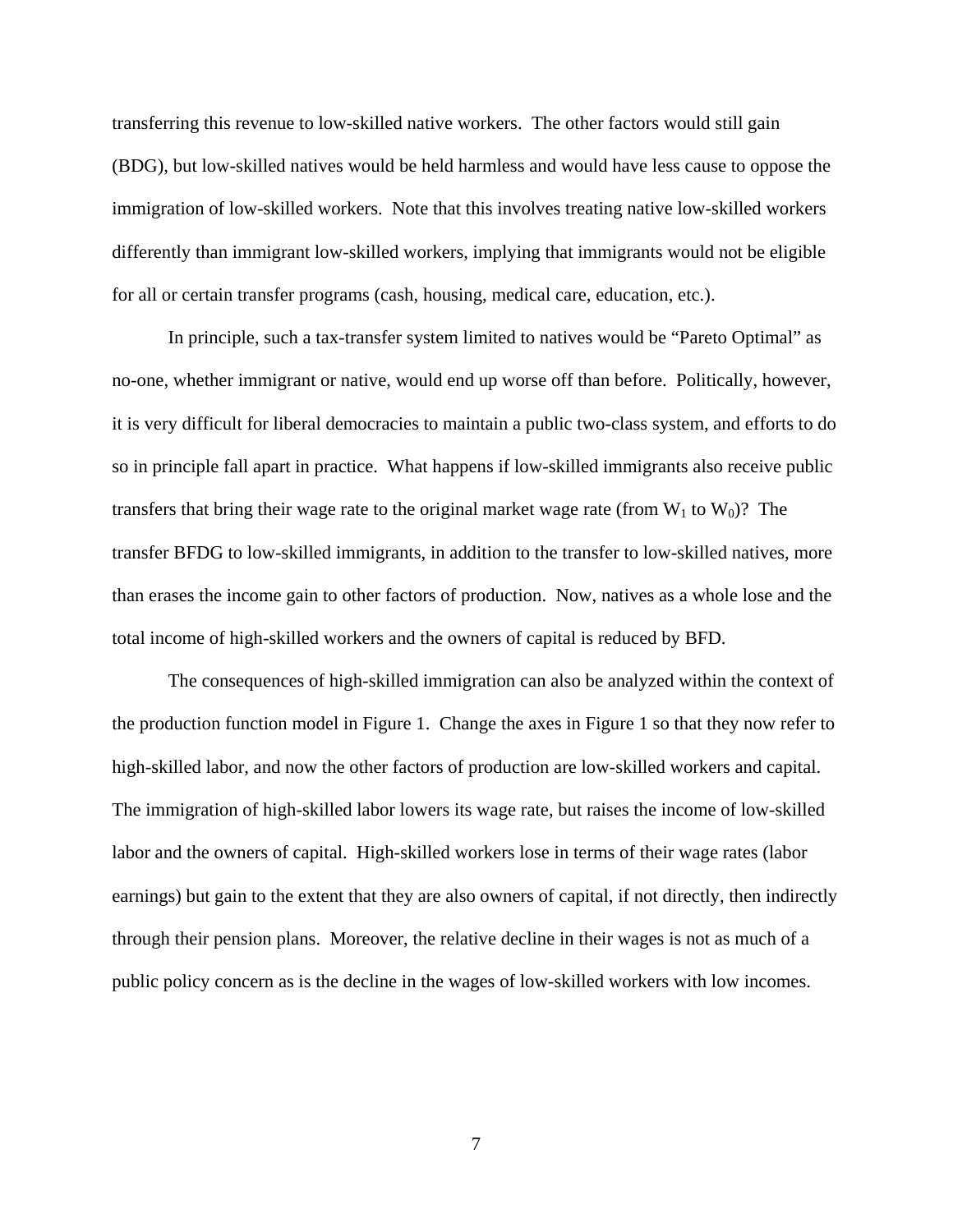# IV. The Welfare State

This is the crux of the policy dilemma regarding the immigration of low-skilled workers in a liberal democracy welfare state. To protect low-skilled native workers from the negative effects on their employment and income, transfer programs can be instituted or enhanced. But if low-skilled immigrants are included in these benefit programs, natives as a whole lose. One solution is to bar "new" legal immigrants from certain transfer programs. But which programs and how "new" is new? These efforts tend to fail on equity grounds.

Another solution is to keep low-skilled immigrants in a "guest worker" or "illegal (undocumented) status" that discourages them from bringing family members to the destination and bars them from these benefits. This policy, explicit or implicit, is based on the premise that while there will be a stock of foreign workers without dependent family members, it will be a revolving door, with individual workers staying only a brief period of time and being replaced by new foreign workers. For this to be efficient, the jobs would require little investment in destination-specific and firm-specific human capital. Some of the low-skilled workers in each cohort will find a way to stay, either legally or illegally, and with the passage of time the stock of these people will increase. This has its own negative consequences, including the emergence of a "separate" population within the country, often defined by their race or ethnicity. The status in the destination of the children of these families, whether born in the origin or the destination, often becomes ambiguous.

The immigration of high-skilled immigrants, on the other hand, has the effect of reducing the earnings of high-skilled workers, while raising the incomes of low-skilled workers and the owners of capital. The high-skilled workers are less numerous than the lower-skilled workers, and there is less of a public policy concern to "hold harmless" the higher income high-skilled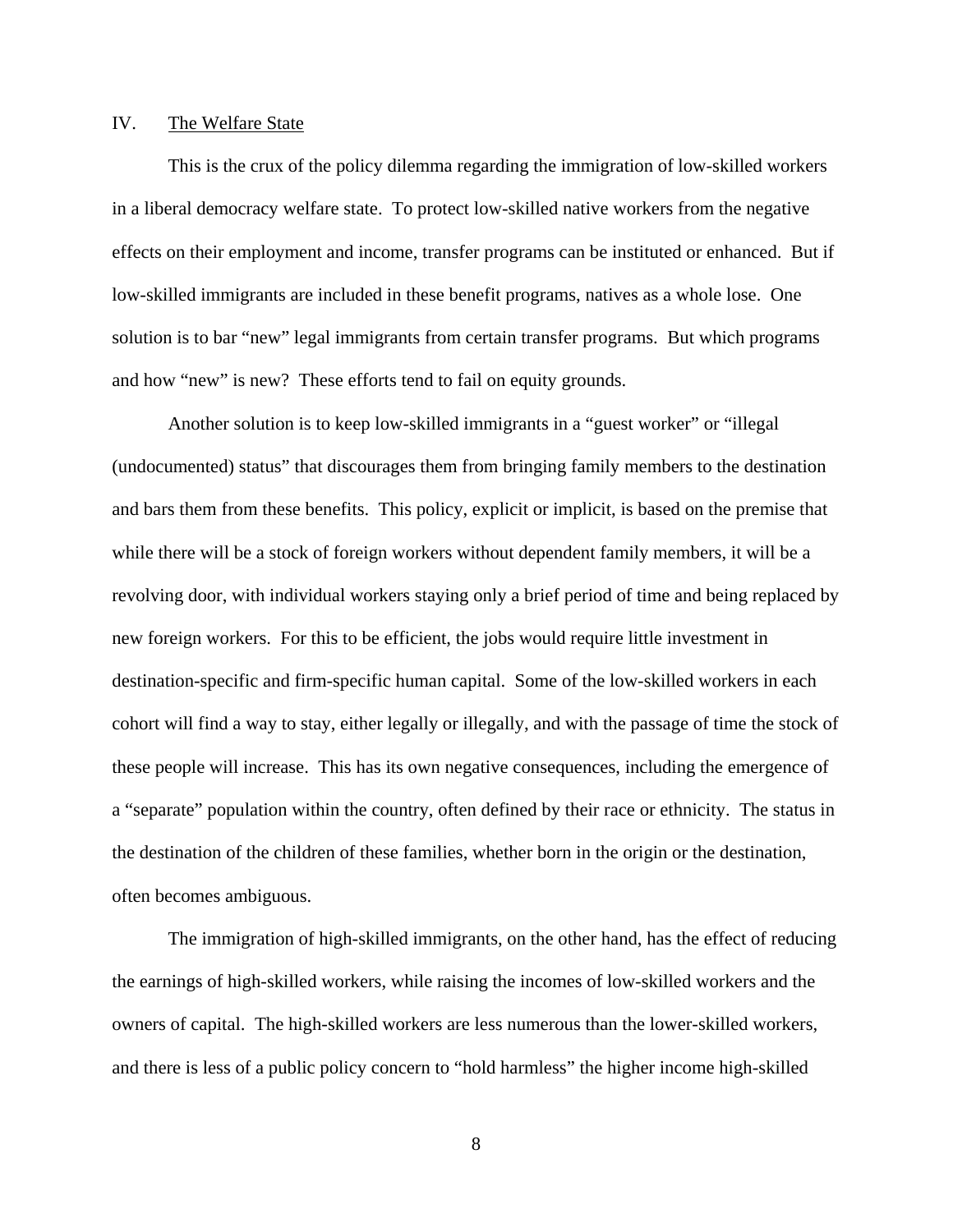workers, many of whom would benefit as they are also owners of capital, if only through their pension plans. The immigration of high-skilled workers, by lowering their earnings and raising that of low-skilled workers also has the effect of reducing income inequality among those in the labor force. Reduced inequality is often viewed as beneficial.

High-skilled immigrants also have a more favorable fiscal impact than low-skilled immigrants (Holen 2009). Because they receive low wages, low-skilled immigrants pay lower taxes and receive more benefits from the public treasury. Low-skilled native-born workers also experience a decline in their wage rate, pay lower taxes, and receive greater public benefits and income transfers. Because high-skilled immigrants have higher wage rates, they pay more taxes and receive less in the way of income transfers. Because high-skilled immigration raises the earnings of other factors of production, it also has the effect of improving the net fiscal balance (taxes minus transfers) of low-skilled workers.

# V. Changes Over Time in Job Opportunities

Low-skilled workers in the advanced OECD economies have been experiencing a relative decline in their wages in recent decades. Part of this is due to the computer/information technology revolution. The change in technology seems to have enhanced the earnings of highskilled STEM workers who appear to be either permanently favored by the new technology (skill-biased technological change), or temporarily favored because they adopted it sooner or more effectively (greater allocative or decision-making efficiency).

Moreover, the economic emergence of manufacturing capabilities in many less developed countries (LDCs) has resulted in lower-skilled workers in the OECD facing greater competition for manufacturing jobs from LDCs. Thus, whereas a century ago there were expanding job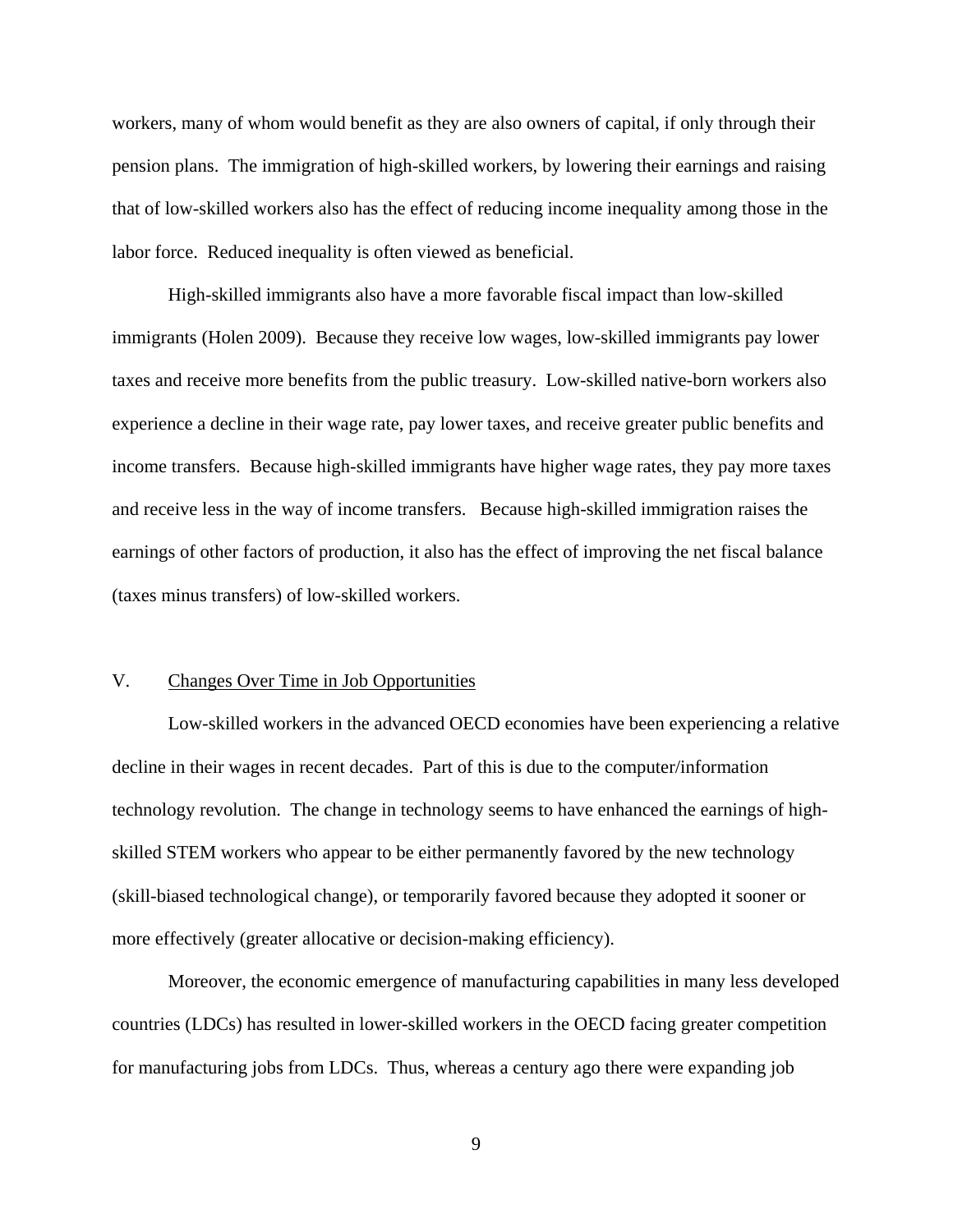opportunities for low-skilled workers in manufacturing and extractive industries in the now developed countries, today employment in these sectors is shrinking. They are currently expanding in what had been many of the less developed countries.

On the other hand, the increase in the ratio of the earnings of high-skilled workers to the earnings of low-skilled workers, and in the rate of return on human capital, suggests that the demand for STEM workers in the OECD has continued to expand. This has had two effects – one domestic and one on migration. The higher rate of return on human capital has encouraged greater investment in higher education among the youths in the OECD countries. The other is that the increase in the skill differential in the OECD has widened the gap in earnings between the STEM-trained workers in the OECD and in the major source countries.

Why do immigrants from the LDCs keep coming to the OECD countries if job opportunities in the OECD for low-skilled workers are decreasing? Ironically, the immigration of high-skilled or STEM workers actually increases the attractiveness of a destination for lowskilled workers by increasing the wages of the latter. Moreover, the same information technology revolution that is shrinking low-skilled job opportunities in the OECD has made it easier for those in the LDCs to learn of the better life for themselves and their children in the highly developed economies. Even with downward pressure on low-skilled wages, earnings augmented by public benefits may still be significantly higher than the income that could be received in their origin.

An important determinant of international migration is personal security. Today the developed countries are relatively safe from war, insurrection, and ordinary crime while this is not the situation in many of the countries with high emigration rates for low-skilled workers.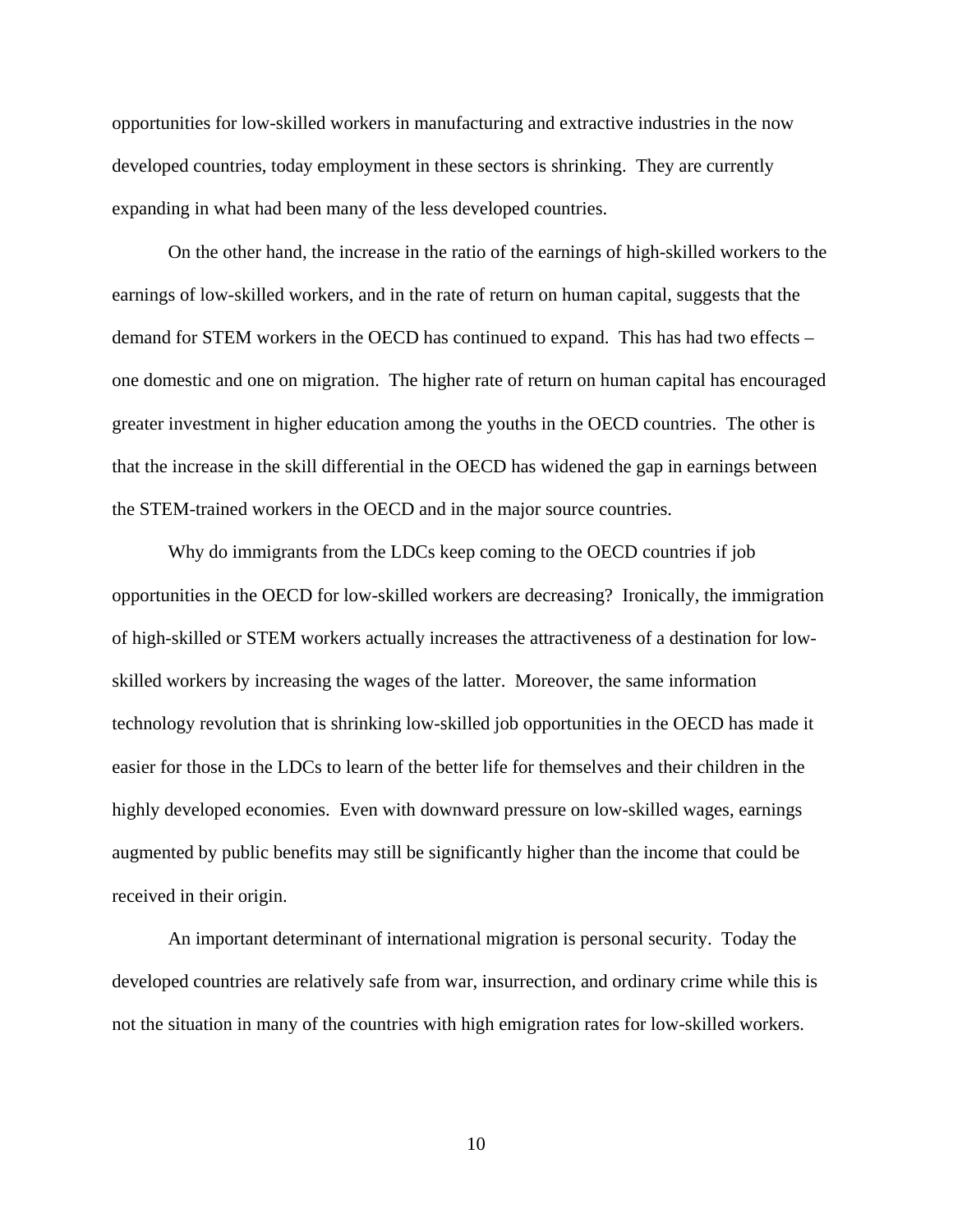Furthermore, even low-skilled workers are often forward looking and consider the educational and employment opportunities that will be available for their children.

#### VI. Patterns of Adjustment

It is important to recognize that high-skilled immigrants have a different pattern of economic adjustment than low-skilled immigrants. For those with a low occupational attainment prior to migration there is little scope for occupational mobility after migration. Although their specific or narrowly defined occupation may change, they are likely to remain at a comparable occupational level and experience little occupational upgrading with time in the destination.

Among high-skilled immigrants, however, two distinct patterns to their adjustment may be observed. If the immigrants come from countries with a similar level of economic development, the same language and similar educational systems and labor market institutions, in the absence of occupational licensing, the immigrants' skills are likely to be very highly transferable to the destination labor market. In this case the migration is likely to be between two high-income countries and is not likely to occur unless the potential migrant receives a high wage offer for work in a comparable job or occupation. Then, with the passage of time the immigrant is likely to experience a relative decline in earnings ("regression to the mean") even if there is no change in occupational status. This pattern has been found among countries for which there is a high degree of skill transferability, such as among the English-speaking developed countries (Chiswick and Miller, 2011b).

In the more common scenario, however, the high level of skills is not perfectly transferable. In this case the immigrant initially experiences downward occupational mobility compared to the origin, to be followed by upward earnings and occupational mobility as the pre-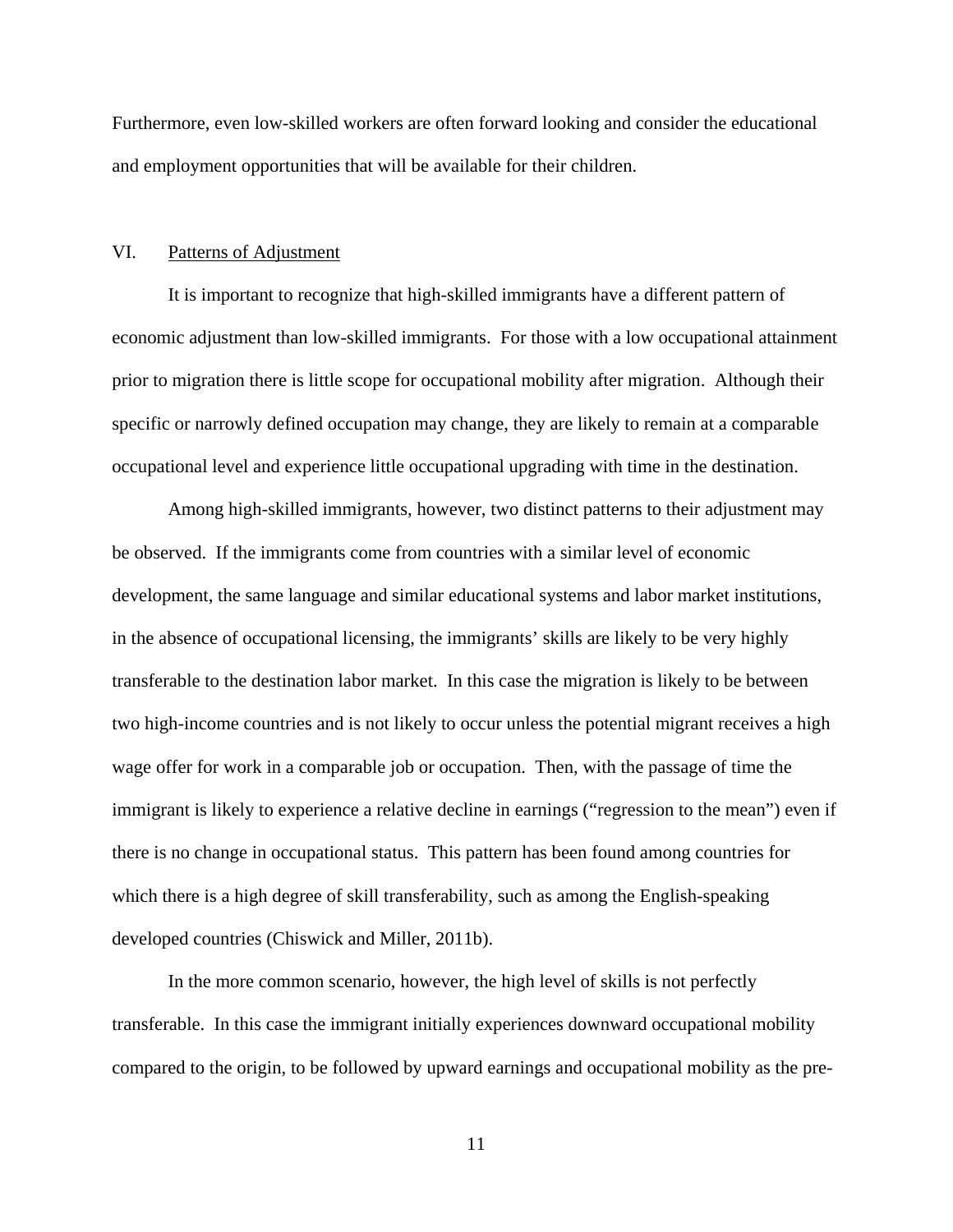migration skills, including destination language skills, either adapt to the destination or new skills relevant for the destination are formed. In this case, the initial labor market outcomes understate the longer term experiences. The lower the transferability of the skills across countries, the poorer would be the initial matching of educational and training qualifications to their job in the destination, the lower would be the initial earnings and occupational status of the STEM migrants, and the steeper would be their subsequent improvement as they adjust to the destination labor market (Chiswick and Miller 2011a).

Perhaps the two dominant barriers to the transferability of the skills of high-skilled immigrants are language differences and occupational licensing. Indeed, we tend to observe STEM immigrants moving to destinations that use the same language or a linguistically close language to their mother tongue. Intensive language training courses pre- and post-migration can mitigate the language barrier and speed up the matching of the immigrant's occupation to his or her schooling and job training.

The second barrier is occupational licensing. The "recognition" by the immigration and licensing authorities and the labor market of the immigrants' educational qualifications and occupational experiences can go far in establishing the high-skilled immigrant on an upward economic trajectory and a matching of immigrant qualifications to their employment in the destination. This recognition need not represent a deterioration in standards, but can be used instead to mitigate the efforts of native practitioners of the occupation to require higher educational and occupational credentials for immigrants than for themselves, or standards that are higher than necessary for the job so as to reduce labor market competition.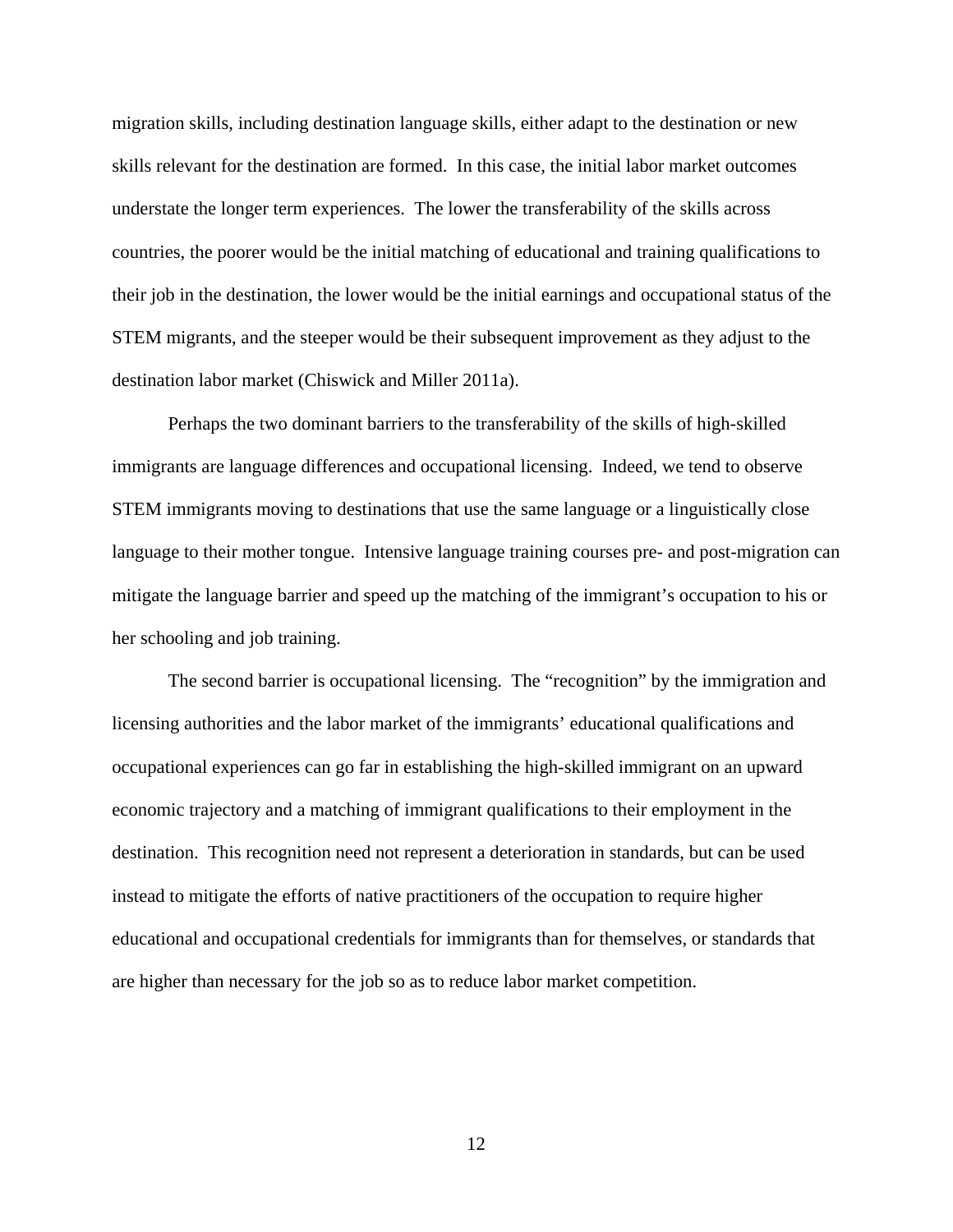## VII. The Distribution of High-Skills by Nativity

It should be noted that there can be a downside to the immigration of high-skilled STEM workers. As discussed above, the immigration of high-skilled workers tends to depress the earnings of high-skilled workers in the destination. This tends to depress the domestic rate of return from investment in these activities, thereby discouraging native youths from investing in these skills. This may have more of an effect on the distribution of natives and immigrants across high-skilled activities than on the aggregate number of natives investing in high-skilled occupations.

Some high-skilled occupations require skills that are highly internationally transferable. Quantitative skill is one example. Other high-level jobs have more local or destination-specific characteristics, as is the case for jobs that require linguistic skill or special occupational licensing requirements. Thus, if one could rank high-level occupations by the extent to which they require internationally transferable skills and the extent to which they require destination-specific skills, one should expect to observe high-skilled immigrants concentrating in the former (e.g., mathematics or computer technology) and high-skilled natives concentrating in the latter (e.g. law or marketing).

# VIII. Capital and Technology

The discussion thus far has assumed that the capital stock is fixed or held constant. While this is a reasonable assumption for the short-run, in the long-run there is a greater return to capital from either low-skilled or high-skilled immigration. The increased return to capital raises the capital stock by attracting foreign capital, decreasing the export of domestic capital, or increasing savings and hence the overall supply of domestic capital. To the extent that the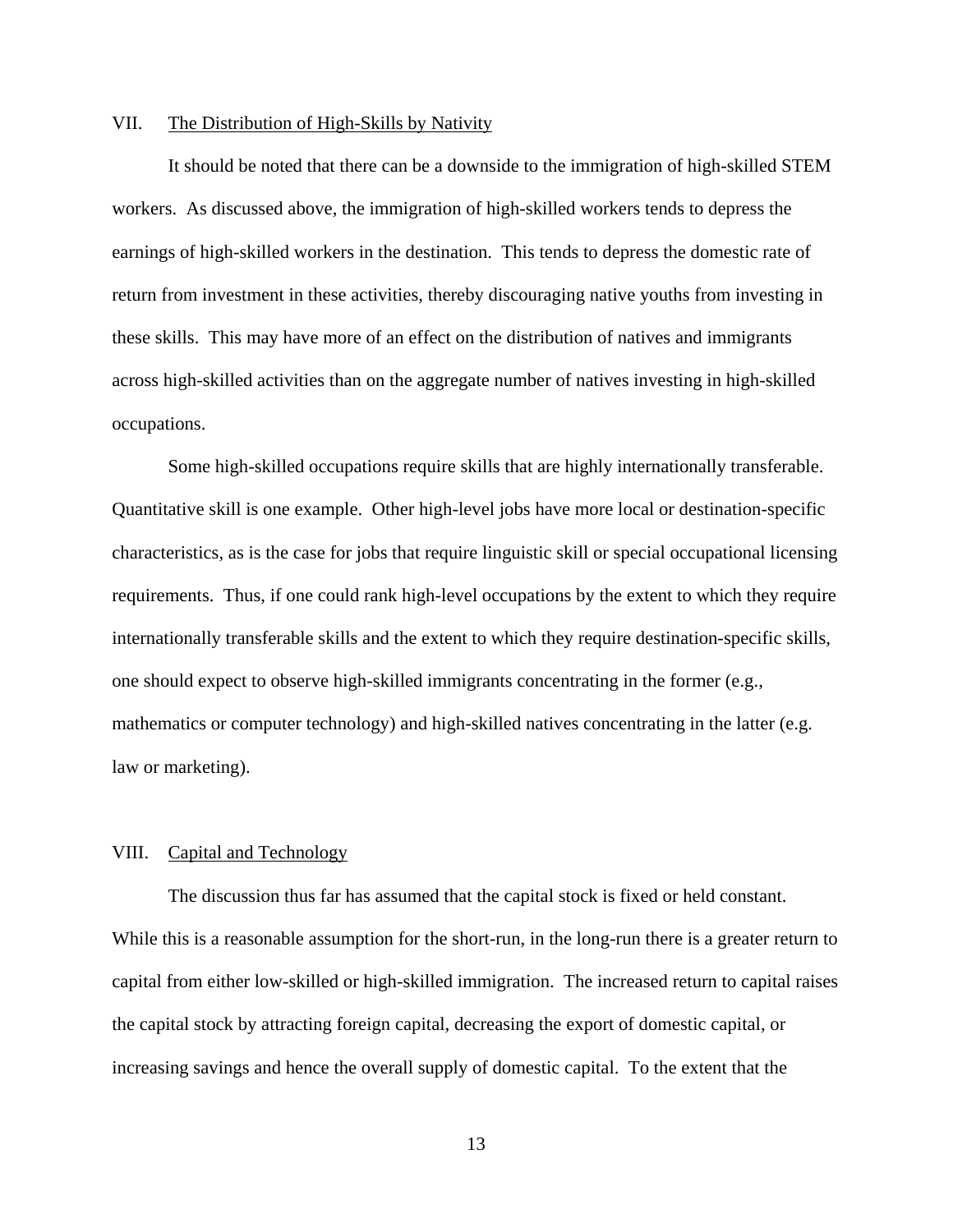capital stock increases, the earnings of both low-skilled and high-skilled workers can increase in spite of immigration. In terms of Figure I, an increase in the capital stock moves the marginal product of labor curve outward. The question as to whether "capital chases labor or labor chases capital" has not been solved, in part because it is likely that both phenomena exist simultaneously.

If STEM workers are a stronger complement to physical capital than are low-skilled workers, high-skilled immigration has a greater impact in stimulating the growth of capital in the destination, and hence on the growth of aggregate income. There is reason to believe that higher-skilled workers do in fact work in settings of higher capital to labor ratios. There is also evidence that the immigration of high-skilled workers increases the rate of return and stimulates the increase in the private capital stock and the investment by government in productive infrastructure and social overhead capital (Grossmann and Stadelmann, 2011). In contrast, public spending on health, on social matters, and on consumption (i.e., on income transfers) does not appear to increase in response to high-skilled immigration. Then high-skilled immigration would have a larger favorable impact on income growth through the effect on the productivity of capital.

The technology parameter "A" in the production function is not exogenous. It is a function of several factors, including incentives and institutional arrangements that encourage the development and adoption of newer and more efficient technologies. High-skilled workers in scientific, technological, engineering, and management jobs are, almost by definition, at the forefront of technological change. In the current high-technology economic environment, they are more likely to be in a job situation in which their knowledge of existing technology and management practices, combined with their analytical and decision making skills, can be used to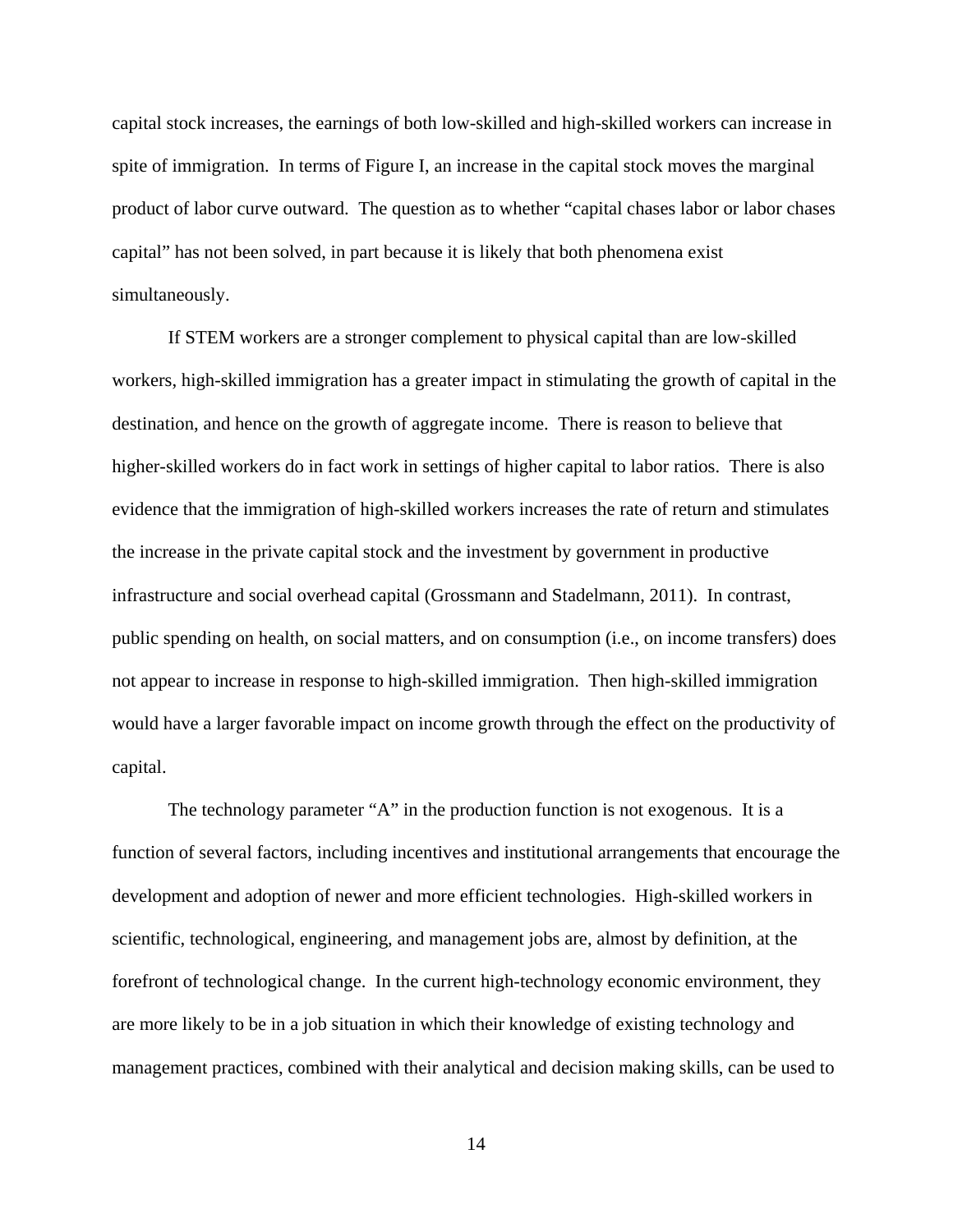advance economic efficiency. Thus the size of the technology parameter, A, is likely to be larger and grow faster, the greater the share of STEM workers in the economy, whether from the native population or from immigration (Xiang 2005, Acemoglu 1998).

# IX. Duration of the Visa

In designing a policy for the admission of high-skilled immigrants, one issue is the length of time for the visa. Visas for high-skilled immigrants can be permanent as long as the immigrant resides in the destination and can offer an opportunity for citizenship after a few years. Alternatively, the occupation-based visas may be valid for a relatively short period of time, such as the H1-B visas in the US which have a three-year duration renewable once for three years. There can be merit in a "probation" period during which the migrant must demonstrate employment in a high-skilled occupation before receiving a permanent visa. Beyond that, the probation period of a temporary visa for high-skilled immigrants would tend to be counterproductive.

The expectation of a long period of employment in the destination provides the incentive for a high-skilled worker to make skill and employment related investments relevant for the destination. A short-duration visa, even of a few years duration, discourages the financing of such investments by the worker and the employer. High-skilled workers tend to make greater investments in on-the-job training because of the apparent complementarities of schooling training and on-the-job training. Permanent visas, or temporary visas with a high probability of becoming permanent, encourage such investments.

If the labor market match is successful, neither the worker nor the employer would want the employment visa to expire. As the immigrant acquires family ties in the destination, perhaps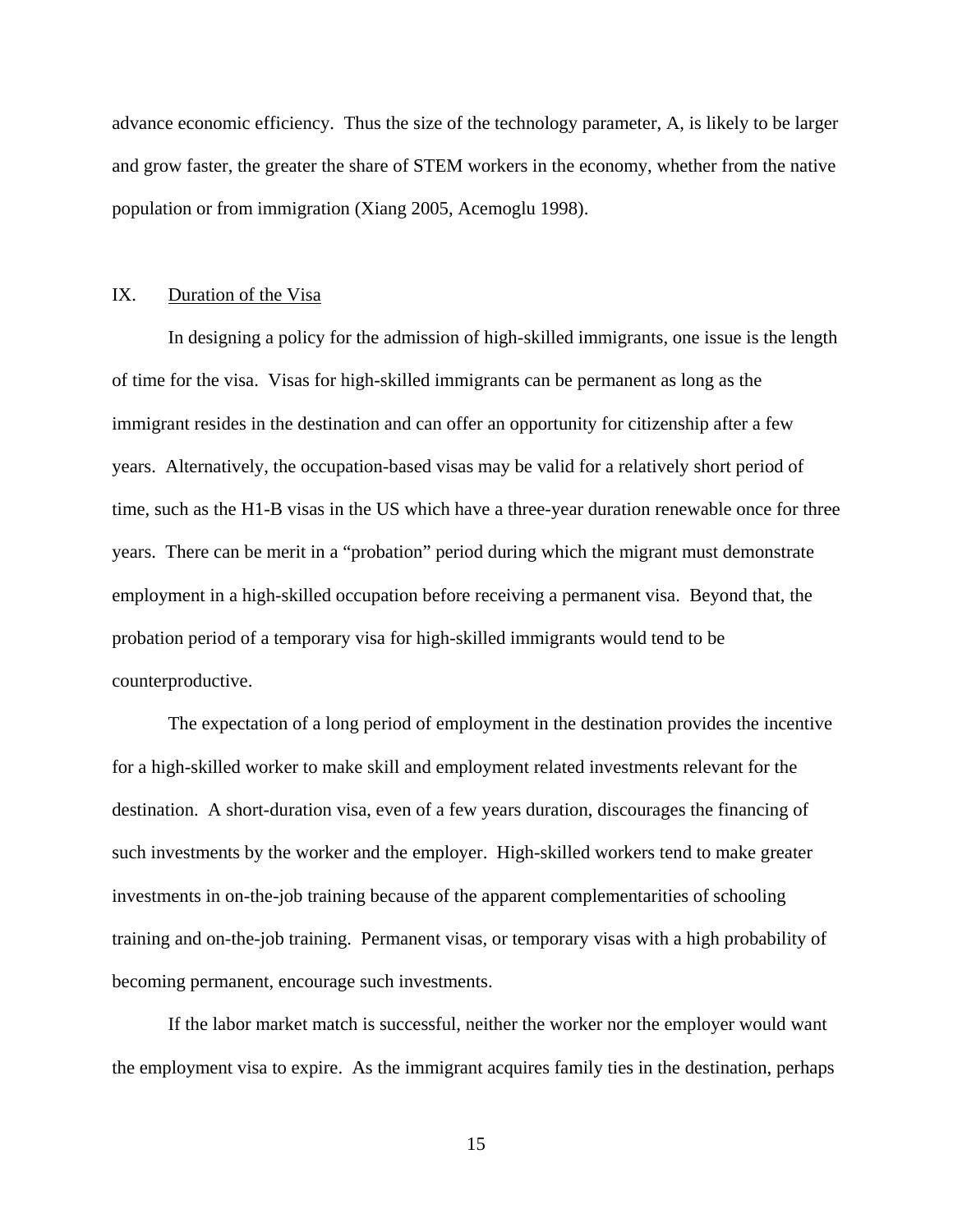including marriage and children born or raised in the destination, humanitarian issues would come into play calling for a permanent rather than a temporary visa. If the labor market match is not successful in the destination, the high-skilled immigrant may well return to the origin.

This is not to say that there are no bases for temporary work visas. They can be useful for training periods where the expectation is that the trainee would depart. Most instances in which a short-term visa would make sense would be in highly seasonal employment where there is little training specific to the employer, occupation, or industry. While this might apply in seasonal construction or harvesting of fruit and vegetable crops in agriculture, it is not likely to apply broadly in occupations held by STEM workers.

#### X. Rationing by Occupation or Points?

A more difficult policy dilemma arises as to the criteria used to admit high-skilled or STEM workers. One mechanism is through a "points system," another is a "targeted occupation system." Under a points system the applicant's individual characteristics matter – age at application (points for young adults), educational attainment, occupational experiences, destination language proficiency, and other criteria associated with high labor market productivity. Points might even be awarded on the basis of the spouse's skills. Points are awarded for productivity enhancing characteristics, and if a threshold number of points are acquired a visa is issued.

A disadvantage of the points based system is that an applicant may be awarded a sufficient number of points for a visa but may not ever work in a high-skilled occupation or work at all. A person with a foreign medical degree may receive a sufficient number of points to obtain a visa but may not be able to practice medicine because he or she could not enter a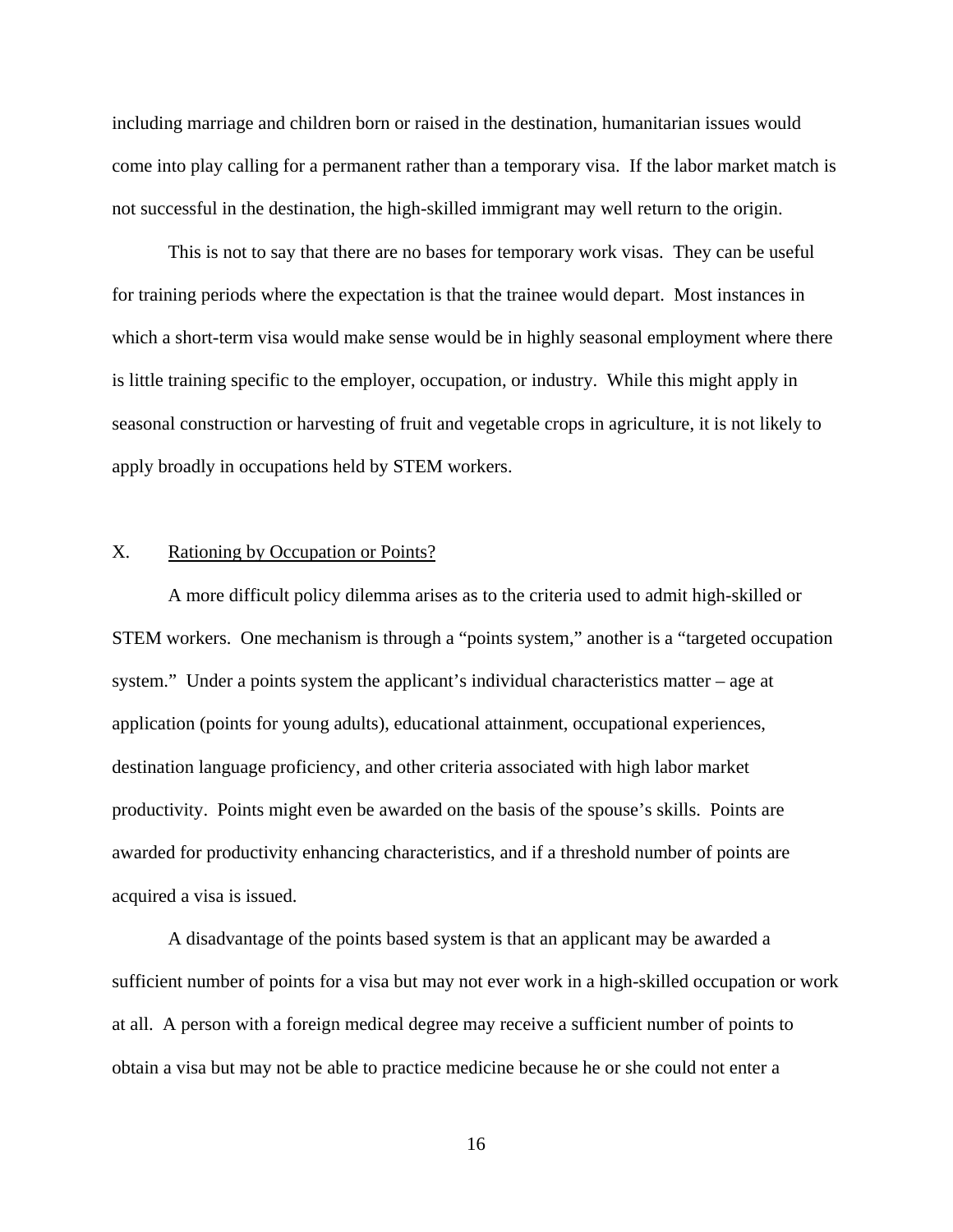residency program in the destination or obtain a medical license (Lesky, 2011 and McDonald, Warman, and Worswick, 2011). Thus points awarded for educational qualifications should be contingent on the applicant being able to use his or her skills in the destination.

Under a targeted occupational rationing system employers petition on behalf of an applicant for a visa and must demonstrate that the applicant has occupational skills that are scarce in the destination. In principle this solves the problem of a job not being available, but once the visa is granted the applicant may elect to not work for that employer or even in that occupation. This system requires establishing a list of "favored" and "not-favored" occupations. A political tug-of-war between representatives of employer groups and of worker groups then becomes an important determinant of occupational categories that receive favorable visa treatment. Politics may dominate economics.

Under the targeted occupation regime an applicant must identify a specific employer who is willing to expend the time and financial resources to secure a visa. Yet, after securing the visa, the worker may decline to work for that employer. Moreover, how is the employer to know which potential applicant to sponsor? Most likely it would be an applicant already in the destination under a student or temporary worker visa or in an illegal status. This encourages entry into the destination for the purpose of identifying an employer willing to serve as a sponsor.

Neither mechanism in its pure form is ideal. A modified points system that considers whether the formal educational qualifications will be useful in the destination is less vulnerable to occupation-specific political maneuvering and to people coming to the US under nonimmigrant visas or no visas to identify an employer willing to serve as a sponsor.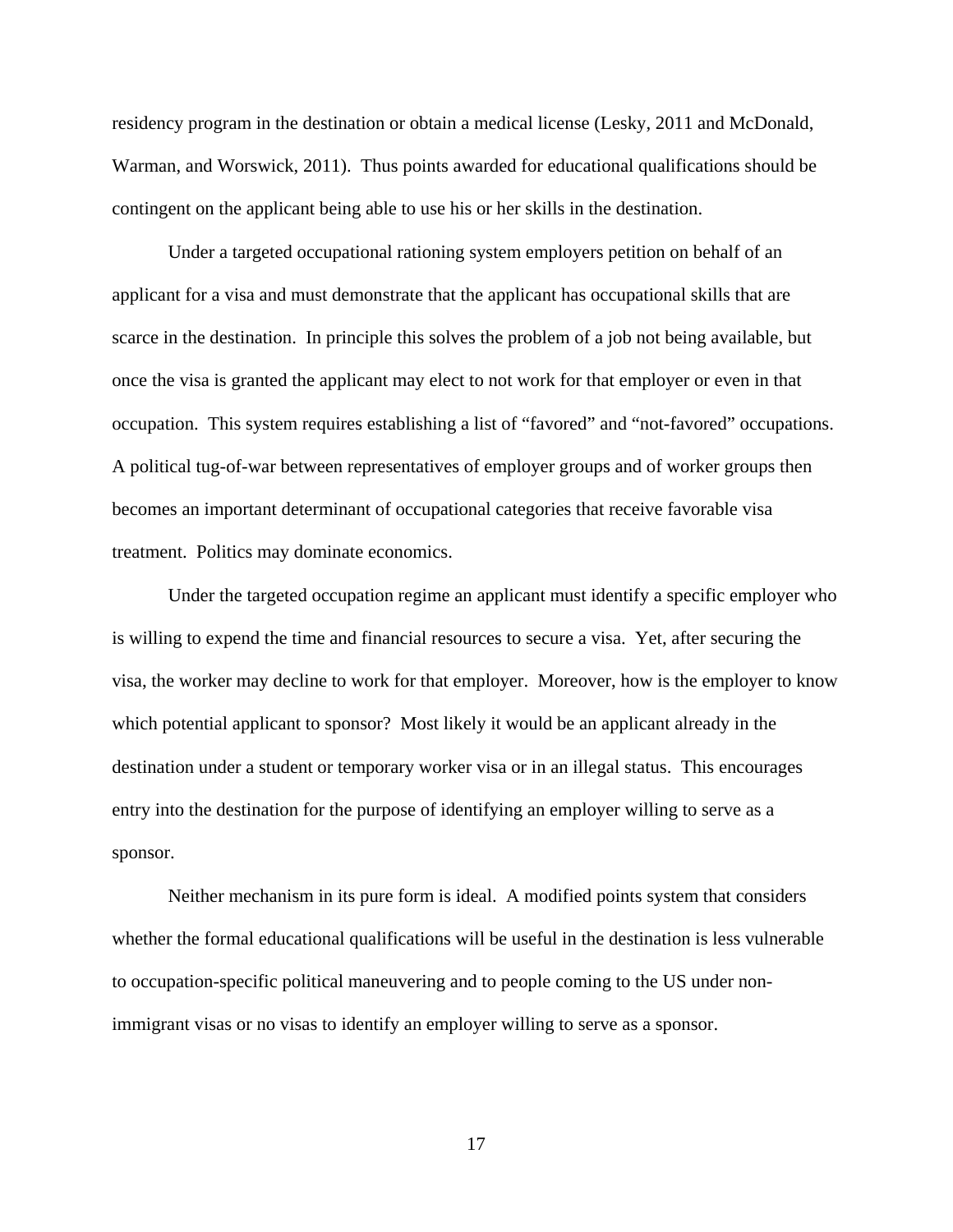### XI. STEM Workers – High Mobility

Finally, it is important to recognize that we live in a world in which information and transportation costs are very low, especially relative to the earnings of STEM workers. The cost of international migration no longer includes the prospect of never again seeing or speaking with family members and friends left behind. Many potential international migrants in LDCs have English as their mother tongue, or study English with the intention of emigrating, or to enhance employability even in their home country. High-skilled workers in most countries of origin acquire at least some proficiency in English, often through the studies that are necessary to acquire their skills. No matter where they settle in the OECD, they are also likely to work with similarly high-skilled workers with some degree of proficiency in English.

More so than ever in the past, one can view STEM workers as being part of a global labor market. High rates of inter-state and inter-provincial mobility of high-skilled workers within a country characterized labor markets in some countries of overseas settlement in the second half of the 20<sup>th</sup> century. High rates of international migration (even repeat and circular migration) are likely to characterize STEM workers in the first half of the  $21<sup>st</sup>$  century. This is being facilitated by the trend of countries toward allowing dual-citizenship for their native-born citizens and for their immigrants. To retain their native-born STEM workers and attract immigrant STEM workers from elsewhere, nations will need to develop policies that are attractive to high-skilled, internationally mobile workers.

Countries of emigration have at times developed policies to either encourage or to discourage emigration. Countries of in-migration have developed policies to control (limit) or regulate in-migration. What is new is that since STEM workers are highly internationally mobile, countries will need to develop "migration policies" that encompass both in-migration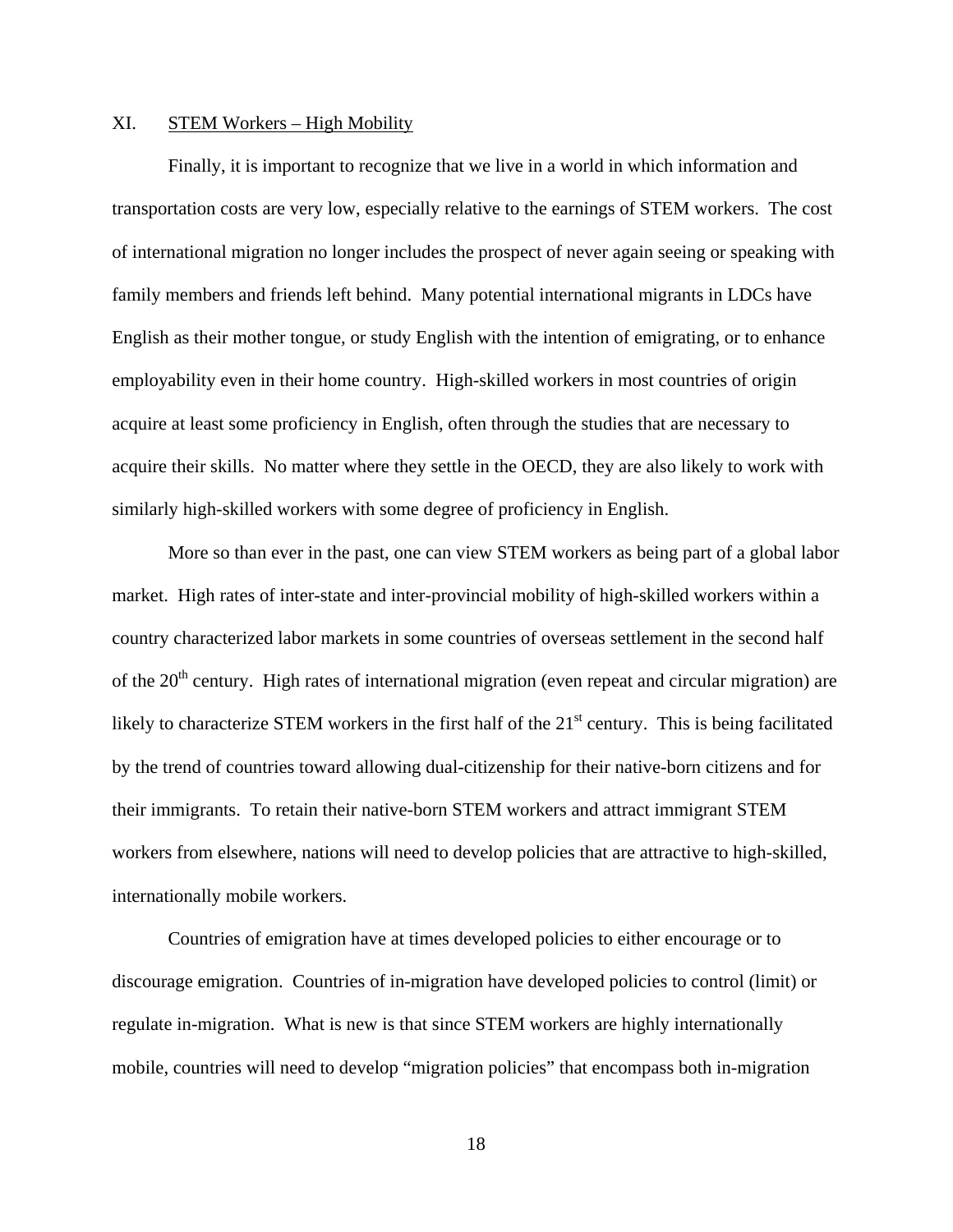and emigration. While barriers to the emigration of natives or the return migration of immigrants would not be tolerated in liberal democracies, other policies will need to be developed to discourage the exit and encourage the entry of high-skilled workers. There is little point having an immigration policy to encourage the entry of high-skilled workers, without at the same time having policies in place that discourage the exit of native-born or immigrant STEM workers.